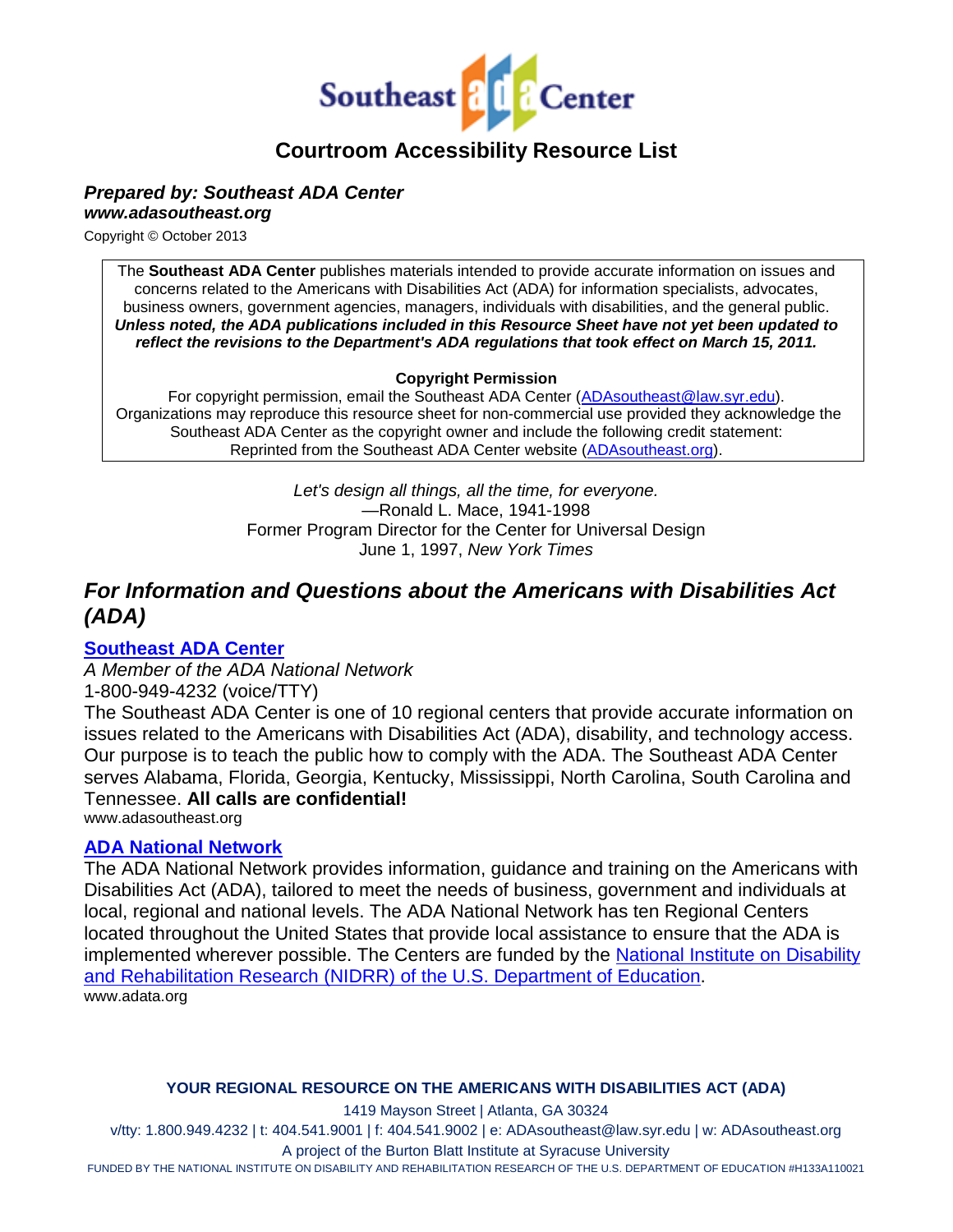# *Designing Accessible Courtrooms and Facilities*

# **[ADA Checklist for Readily Achievable Barrier Removal](http://www.adachecklist.org/index.html) (New England ADA Center)**

The Americans with Disabilities Act (ADA) requires public accommodations (businesses and non-profit organizations) to provide goods and services to people with disabilities on an equal basis with the rest of the public. Businesses and organizations that serve the public are to remove architectural barriers when it is "readily achievable" to do so. This checklist is based on the 2010 ADA Standards for Accessible Design. It updates the original ADA Checklist for Readily Achievable Barrier Removal, which was based on the 1991 ADA Standards for Accessible Design.

www.adachecklist.org/index.html

#### **[Justice for All: Designing Accessible Courthouses: Recommendations from the](http://www.access-board.gov/attachments/article/432/report.pdf)  [Courthouse Access Advisory Committee \[PDF\]](http://www.access-board.gov/attachments/article/432/report.pdf) (U.S. Access Board)**

This report (2006) contains recommendations of the Courthouse Access Advisory Committee for the U.S. Access Board's use in developing and disseminating guidance on accessible courthouse design under the Americans with Disabilities Act and the Architectural Barriers Act. This is not a regulation. (PDF 196 pages)

www.access-board.gov/attachments/article/432/report.pdf

# **[Courthouse Access Advisory Committee Courtroom Mock-Up](http://www.access-board.gov/guidelines-and-standards/buildings-and-sites/120-ada-standards/background/courthouse-access/431-courthouse-mockup) (U.S. Access Board)**

Courtroom mock-ups play a key role in the planning and design of courthouses. They provide a "test-run" of courtroom designs so that problems are identified and refinements are made before construction.

www.access-board.gov/guidelines-and-standards/buildings-and-sites/120-ada-standards/background/courthouseaccess/431-courthouse-mockup

#### **[History of the Courthouse Access Advisory Committee](http://www.access-board.gov/guidelines-and-standards/buildings-and-sites/120-ada-standards/background/courthouse-access/431-courthouse-mockup) (U.S. Access Board)**

The U.S. Access Board organized the Courthouse Access Advisory Committee to promote accessibility in the design of courthouses. The Committee developed design solutions and best practice recommendations for accessible courthouses. In addition, the Committee's charter (2004-2006) called for recommendations on outreach and educational strategies for disseminating this information most effectively to various audiences. www.access-board.gov/guidelines-and-standards/buildings-and-sites/120-ada-standards/background/courthouseaccess

# **[ADA/Section 504 Design Guide: Accessible Cells in Correction Facilities](http://www.ada.gov/accessiblecells.htm)**

#### [PDF screen version](http://www.ada.gov/accessible_cells_scrn.pdf) | [PDF print version 5 pages](http://www.ada.gov/accessible_cells_prt.pdf)

A publication providing guidance on preventing discrimination against inmates with mobility disabilities through the design of accessible cells in State and local correctional facilities. www.ada.gov/accessiblecells.htm (Web version)

www.ada.gov/accessible\_cells\_scrn.pdf (PDF - screen version) www.ada.gov/accessible\_cells\_prt.pdf (PDF – print version)

# **YOUR REGIONAL RESOURCE ON THE AMERICANS WITH DISABILITIES ACT (ADA) Southeast ADA Center**

1419 Mayson Street | Atlanta, GA 30324

v/tty: 1.800.949.4232 | t: 404.541.9001 | f: 404.541.9002 | e: ADAsoutheast@law.syr.edu | w: ADAsoutheast.org

A project of the Burton Blatt Institute at Syracuse University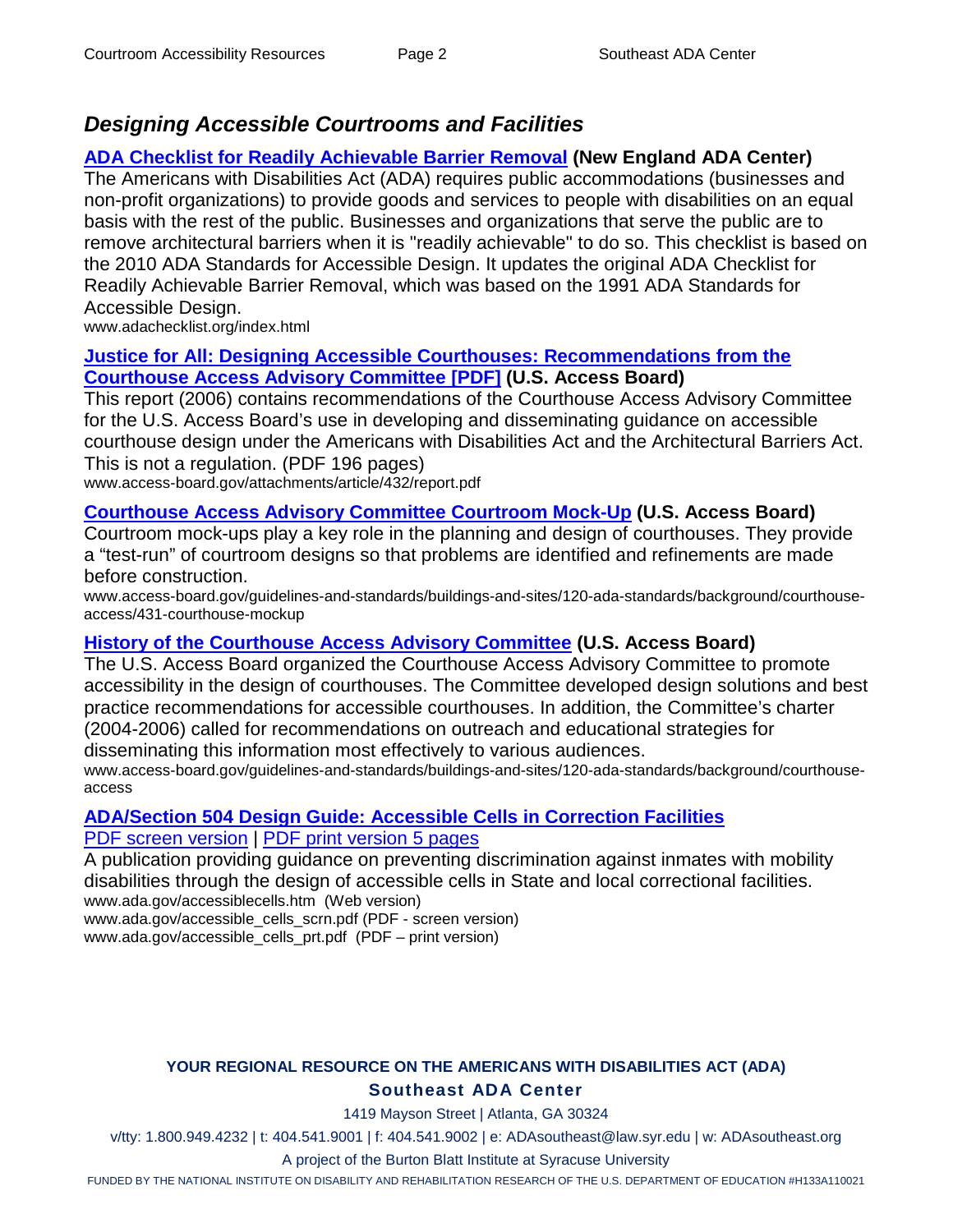# **[Equal Access: Universal Design of Your Project - A Checklist for the Universal Design](http://www.washington.edu/doit/Brochures/Programs/design.html)  [of Projects](http://www.washington.edu/doit/Brochures/Programs/design.html) (University of Washington)**

#### [PDF 4 pages](http://www.washington.edu/doit/Brochures/PDF/design.pdf)

Although this DO-IT guide was created for use by academic institutions, its principles can apply to courts and courtrooms. The goal is simply equal access; everyone who uses your resources or participates in your activities should be able to do so comfortably and efficiently. www.washington.edu/doit/Brochures/Programs/design.html www.washington.edu/doit/Brochures/PDF/design.pdf

#### **[Institute for Human Centered Design](http://humancentereddesign.org/)**

The Institute for Human Centered Design (IHCD), founded in Boston in 1978 as Adaptive Environments, is an international non-governmental educational organization committed to advancing the role of design in expanding opportunity and enhancing experience for people of all ages and abilities through excellence in design. IHCD's work balances expertise in legally required accessibility with promotion of best practices in human-centered or universal design. http://humancentereddesign.org

# **[Disability Access Symbols](https://www.graphicartistsguild.org/tools_resources/downloadable-disability-access-symbols) (Graphic Artists Guild Foundation)**

These twelve symbols of accessibility may be used to promote and publicize accessibility of places, programs and other activities for people with various disabilities. The symbols are downloadable from the web site or you may request a copy by mail on CD. https://www.graphicartistsguild.org/tools\_resources/downloadable-disability-access-symbols

# *Best Practices for Courtroom Accessibility*

"A **best practice** is a technique or method that, through experience and research, has proven to reliably lead to a desired result."

(Source: [http://searchsoftwarequality.techtarget.com/sDefinition/0,,sid92\\_gci498678,00.html\)](http://searchsoftwarequality.techtarget.com/sDefinition/0,,sid92_gci498678,00.html)

#### **[Americans with Disabilities Act \(ADA\) Resource Guide](http://www.ncsc.org/Topics/Access-and-Fairness/Americans-with-Disabilities-Act-ADA/Resource-Guide.aspx) (National Center for State Courts)**

This site offers a listing of courtroom accessibility materials available online. Topics include: General ADA Requirements, Courthouse/Courtroom Accessibility, Court-Specific Resources, Evaluations/Settlements, ADA Mediation, Facilities Design, Web Site Design and Emergency Preparedness. These materials may not have been updated to reflect the revisions to the ADA regulations that took effect on March 15, 2011.

www.ncsc.org/Topics/Access-and-Fairness/Americans-with-Disabilities-Act-ADA/Resource-Guide.aspx

# **[American Bar Association Commission on Disability Rights](http://www.americanbar.org/groups/disabilityrights/resources/state_court_accessibility.html)**

State Court resources for accessibility and accommodations at state and local courthouses. [www.americanbar.org/groups/disabilityrights/resources/state\\_court\\_accessibility.html](http://www.americanbar.org/groups/disabilityrights/resources/state_court_accessibility.html)

# **YOUR REGIONAL RESOURCE ON THE AMERICANS WITH DISABILITIES ACT (ADA) Southeast ADA Center**

1419 Mayson Street | Atlanta, GA 30324

v/tty: 1.800.949.4232 | t: 404.541.9001 | f: 404.541.9002 | e: ADAsoutheast@law.syr.edu | w: ADAsoutheast.org

A project of the Burton Blatt Institute at Syracuse University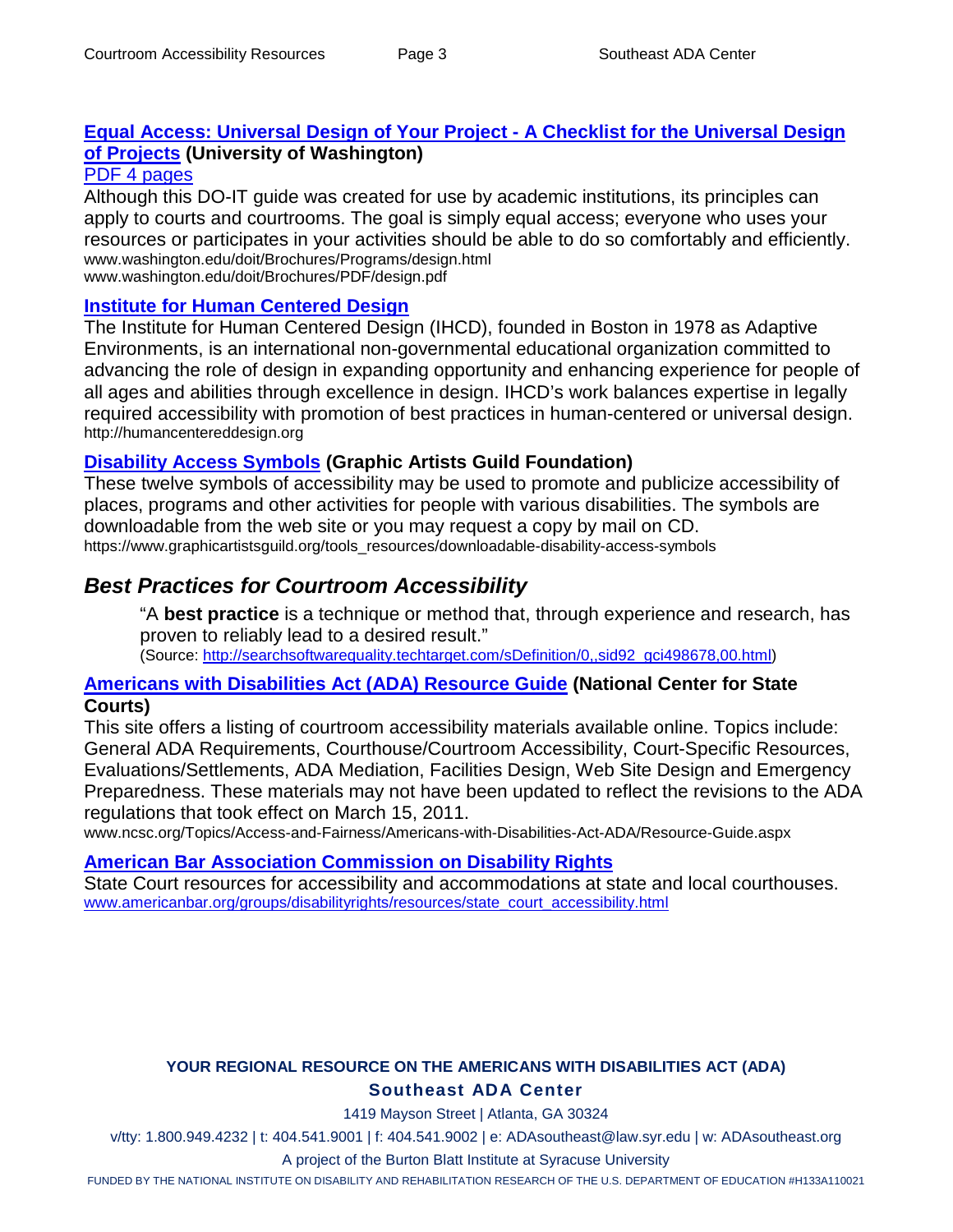# **[The Center for Legal and Court Technology](http://www.legaltechcenter.net/) (College of William & Mary Law School)**

The Center for Legal and Court Technology (CLCT) (formerly the Courtroom 21 Project) is a non-profit entrepreneurial research, education, and consulting public service organization that seeks to improve the administration of justice through the use of appropriate technology, including assistive technology for persons with disabilities. Court-oriented, CLCT is a joint initiative of William & Mary Law School and the National Center for State Courts. CLCT works to assist courts, government agencies, law firms, law schools, judges, lawyers, court reporters, paralegals, legal technologists and other members of the legal professions in the United States and Canada.

www.legaltechcenter.net

# **[Court Facility Accessibility Reference Guide](http://cdm16501.contentdm.oclc.org/cdm/singleitem/collection/facilities/id/86/rec/11) (National Center for State Courts)**

Available in Text and PDF (19 pages) formats. These materials are not updated to reflect the revisions to the ADA regulations that took effect on March 15, 2011. http://cdm16501.contentdm.oclc.org/cdm/singleitem/collection/facilities/id/86/rec/11

# **[Diversity in the Legal Profession](http://www.floridabar.org/tfb/TFBMember.nsf/840090c16eedaf0085256b61000928dc/865890f6f7d2cafe852570f90051e750?OpenDocument) (Florida Bar Association)**

The Florida Bar's objective is to foster an inclusive environment in which lawyers, regardless of gender, race, ethnicity, religion, sexual orientation, physical or mental disability are motivated to succeed professionally and contribute to the goals of their profession. This webpage includes diversity news, events and resources.

www.floridabar.org/tfb/TFBMember.nsf/840090c16eedaf0085256b61000928dc/865890f6f7d2cafe852570f90051e 750?OpenDocument

# **[Making Historic Properties Accessible](http://www.nps.gov/hps/tps/briefs/brief32.htm) (National Park Service)**

Preservation Brief #32 was produced in 1993. www.nps.gov/tps/how-to-preserve/briefs/32-accessibility.htm

# **National Center for State Courts (NCSC) Americans with Disabilities Act (ADA) Briefing Papers**

The National Center for State Courts (NCSC) Americans with Disabilities Act (ADA) project team (1999-2002) developed briefing papers on specific topics to help courts understand and address the issues involved in complying with ADA requirements.

[Communication Accessibility in the Courts](http://cdm16501.contentdm.oclc.org/cdm/singleitem/collection/accessfair/id/115/rec/15) (2002, PDF 3 pages)

http://cdm16501.contentdm.oclc.org/cdm/singleitem/collection/accessfair/id/115/rec/15

[Implementing the Americans with Disabilities Act in a Trial Court](http://cdm16501.contentdm.oclc.org/cdm/singleitem/collection/accessfair/id/68/rec/9) (2002, PDF 12 pages) http://cdm16501.contentdm.oclc.org/cdm/singleitem/collection/accessfair/id/68/rec/9

[Implementation of the Americans with Disabilities Act in the New Jersey Judicial System](http://cdm16501.contentdm.oclc.org/cdm/singleitem/collection/accessfair/id/67/rec/8) (2002, PDF 10 pages)

http://cdm16501.contentdm.oclc.org/cdm/singleitem/collection/accessfair/id/67/rec/8 [Assisting the Blind and Visually Impaired](http://cdm16501.contentdm.oclc.org/cdm/singleitem/collection/accessfair/id/145/rec/1) (2002, PDF 2 pages) http://cdm16501.contentdm.oclc.org/cdm/singleitem/collection/accessfair/id/145/rec/1 [Making Room for Mediation: ADR Facilities in Courthouses](http://ncsc.contentdm.oclc.org/cdm/singleitem/collection/facilities/id/130) (2000, PDF 4 pages) http://ncsc.contentdm.oclc.org/cdm/singleitem/collection/facilities/id/130

# **YOUR REGIONAL RESOURCE ON THE AMERICANS WITH DISABILITIES ACT (ADA) Southeast ADA Center**

1419 Mayson Street | Atlanta, GA 30324

v/tty: 1.800.949.4232 | t: 404.541.9001 | f: 404.541.9002 | e: ADAsoutheast@law.syr.edu | w: ADAsoutheast.org

A project of the Burton Blatt Institute at Syracuse University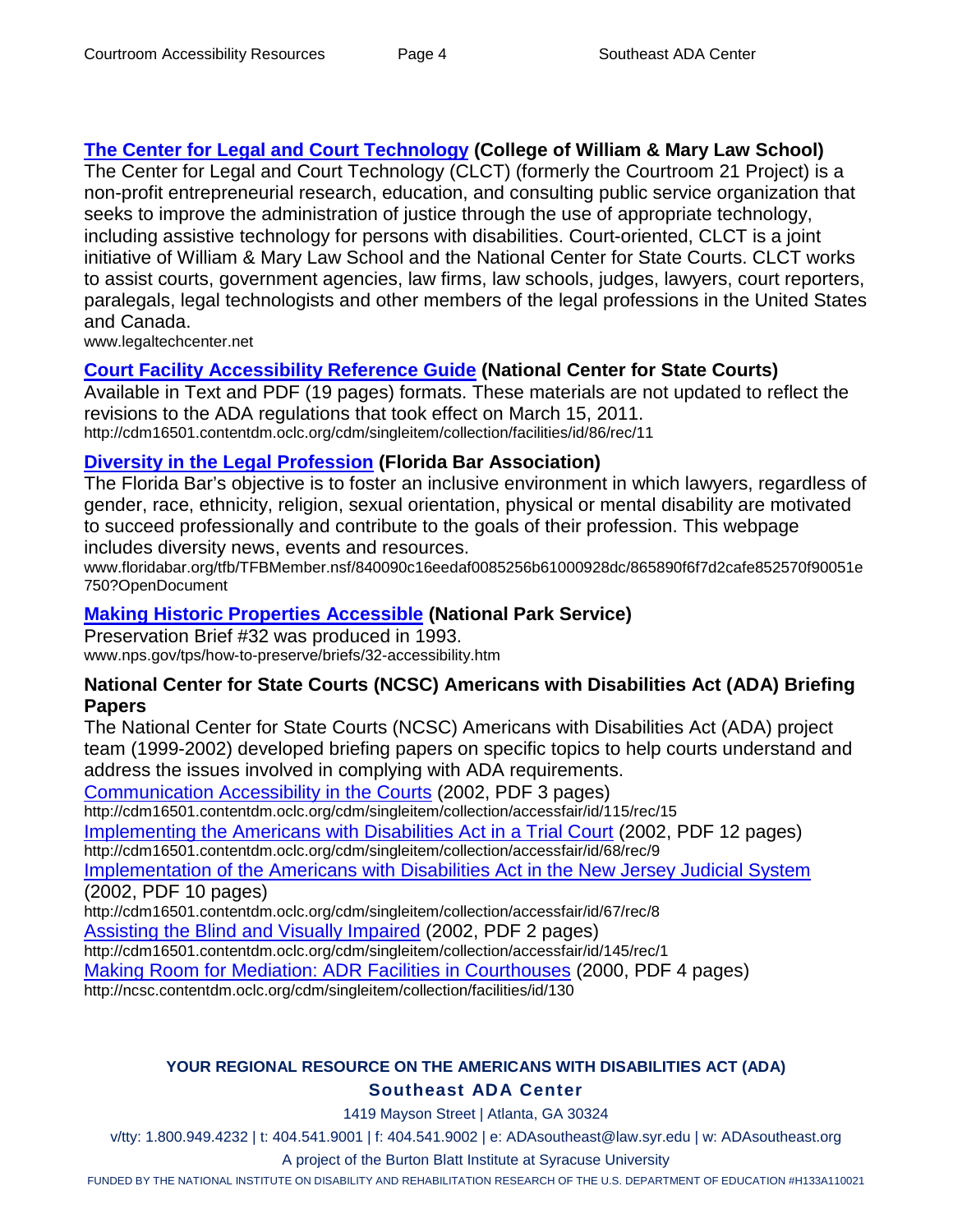# *Designing an Accessible Web Site*

# **[Accessibility Assurance™ Program](http://www.afb.org/afbconsulting.asp?SectionID=88&DocumentID=4558) (American Foundation for the Blind)**

The Accessibility Assurance™ Program (AAP), available through AFB Consulting, enables any organization to make its website(s) more accessible to people with disabilities. The AAP goes beyond traditional consulting services and embraces the concept of user empowerment, enabling an organization to proactively engage the community of users with disabilities and solve the problems of web accessibility by working together. www.afb.org/afbconsulting.asp?SectionID=88&DocumentID=4558

# **[Designing Accessible Web Forms](http://www.afb.org/Section.aspx?SectionID=57&TopicID=167&DocumentID=2375) (American Foundation for the Blind)**

www.afb.org/Section.aspx?SectionID=57&TopicID=167&DocumentID=2375

# **[Enhancing the Accessibility of Electronic Information](http://www.floridabar.org/tfb/TFBMember.nsf/840090c16eedaf0085256b61000928dc/e87ae7c53b8ed5cb8525760e0066e8d0!OpenDocument) (Florida Bar Association)**

Federal regulators require that electronic information is created in compliance with federal law regarding accessibility for individuals with disabilities. Federal regulations and guidelines may change over time, as does the technology involved in making electronic documents comply. Attorneys may need to conduct further research to ensure compliance with the law. Resources Available:

- Getting Started Creating Accessible Word and PDF Documents
- Federal Government Resources
- Information from Software Manufacturers
- Information on Creating Accessible Documents
- Information on Creating Accessible PDF Files
- Information on Creating Accessible Forms
- Information on Creating Accessible Tables

www.floridabar.org/tfb/TFBMember.nsf/840090c16eedaf0085256b61000928dc/e87ae7c53b8ed5cb8525760e006 6e8d0!OpenDocument

# **[WebAIM](http://www.webaim.org/) (Utah State University, Center for Persons with Disabilities)**

WebAIM's mission is to expand the potential of the web for people with disabilities by providing the knowledge, technical skills, tools, organizational leadership strategies, and vision that empower organizations to make their own content accessible to people with disabilities. WebAIM provides services and products to a wide variety of clients and partners, including business, government, and K-12 and higher education. Their work includes web site evaluation, site design, training, and web accessibility consulting. www.webaim.org

### **[WebAIM's WCAG 2.0 Checklist for HTML Documents](http://webaim.org/standards/wcag/checklist) (Utah State University, Center for Persons with Disabilities)**

This webpage is NOT a link to the Web Content Accessibility Guidelines (WCAG) 2.0. This webpage is a simple checklist that presents recommendations for implementing HTML-related principles and techniques for those seeking WCAG 2.0 conformance. The language used here is quite different from the official WCAG 2.0 specification (www.w3.org/TR/WCAG20/) to make it easier to implement and verify for web pages.

http://webaim.org/standards/wcag/checklist

# **YOUR REGIONAL RESOURCE ON THE AMERICANS WITH DISABILITIES ACT (ADA) Southeast ADA Center**

1419 Mayson Street | Atlanta, GA 30324

v/tty: 1.800.949.4232 | t: 404.541.9001 | f: 404.541.9002 | e: ADAsoutheast@law.syr.edu | w: ADAsoutheast.org

A project of the Burton Blatt Institute at Syracuse University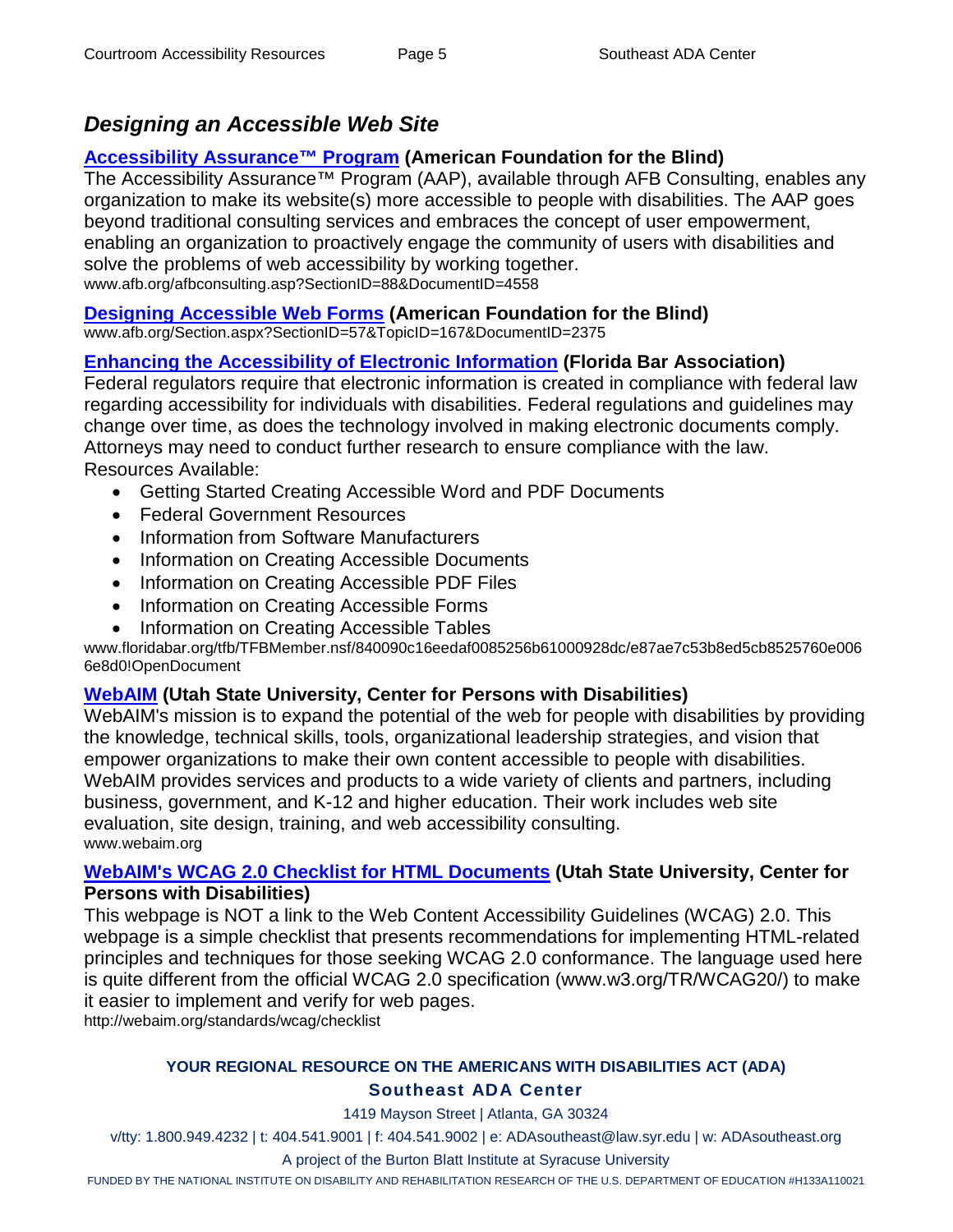# *Providing Accessible Communication in the Courtroom*

#### **[Communicating with People Who Are Deaf or Hard of Hearing: A Guide for Law](http://www.ada.gov/lawenfcomm.htm)  [Enforcement Officers](http://www.ada.gov/lawenfcomm.htm) (U.S. Department of Justice)** [PDF 2 pages](http://www.ada.gov/lawenfcomm.pdf)

The information would be useful to court administrators and other personnel. www.ada.gov/lawenfcomm.htm (HTML) www.ada.gov/lawenfcomm.pdf (PDF)

#### **[Model Policy for Law Enforcement on Communicating with People Who are Deaf or](http://www.ada.gov/lawenfmodpolicy.htm)  [Hard of Hearing](http://www.ada.gov/lawenfmodpolicy.htm) (U.S. Department of Justice)** [PDF 4 pages](http://www.ada.gov/lawenfmodpolicy.pdf)

Agencies, court administrators and other personnel are encouraged to adapt the policy to suit their needs.

www.ada.gov/lawenfmodpolicy.htm (HTML) www.ada.gov/lawenfmodpolicy.pdf (PDF)

# **[Communication Access Realtime Translation \(CART\) and the ADA](http://www.nad.org/issues/technology/captioning/cart)**

The ADA mandates the provision of auxiliary aids and services to ensure effective communication with people who are deaf or hard of hearing. www.nad.org/issues/technology/captioning/cart

# **[CART Community of Interest](http://www.ncra.org/Membership/content.cfm?ItemNumber=9032&navItemNumber=11438) (National Court Reporters Association)**

Communication Access Realtime Translation (CART) is also known as real time captioning. CART is a professional, computer-aided transcription service that can be delivered on location or remotely. This web page provides information specifically for CART consumers and service providers about CART service guidelines, technical requirements and resources. www.ncra.org/Membership/content.cfm?ItemNumber=9032&navItemNumber=11438

#### **[Communication Accessibility in Federal Courts](http://www.nad.org/issues/justice/courts/communication-access-federal-courts)**

The ADA does not apply to the federal courts. However, the Judicial Conference of the Administrative Office of the United States Courts has adopted a policy that all federal courts will "provide reasonable accommodations to persons with communications disabilities." www.nad.org/issues/justice/courts/communication-access-federal-courts

#### **[National Center for Accessible Media \(NCAM\) / The Media Access Group](http://ncam.wgbh.org/) (WGBH Boston)**

NCAM is dedicated to the issues of accessible media and information technology for people with disabilities in their homes, schools, workplaces, and communities. http://ncam.wgbh.org

• [NCAM Accessibility Resources List](http://ncam.wgbh.org/about/accessibility-links)

Selected Internet resources associated with disabilities, technology, media and education.

http://ncam.wgbh.org/about/accessibility-links

# **YOUR REGIONAL RESOURCE ON THE AMERICANS WITH DISABILITIES ACT (ADA) Southeast ADA Center**

1419 Mayson Street | Atlanta, GA 30324

v/tty: 1.800.949.4232 | t: 404.541.9001 | f: 404.541.9002 | e: ADAsoutheast@law.syr.edu | w: ADAsoutheast.org

A project of the Burton Blatt Institute at Syracuse University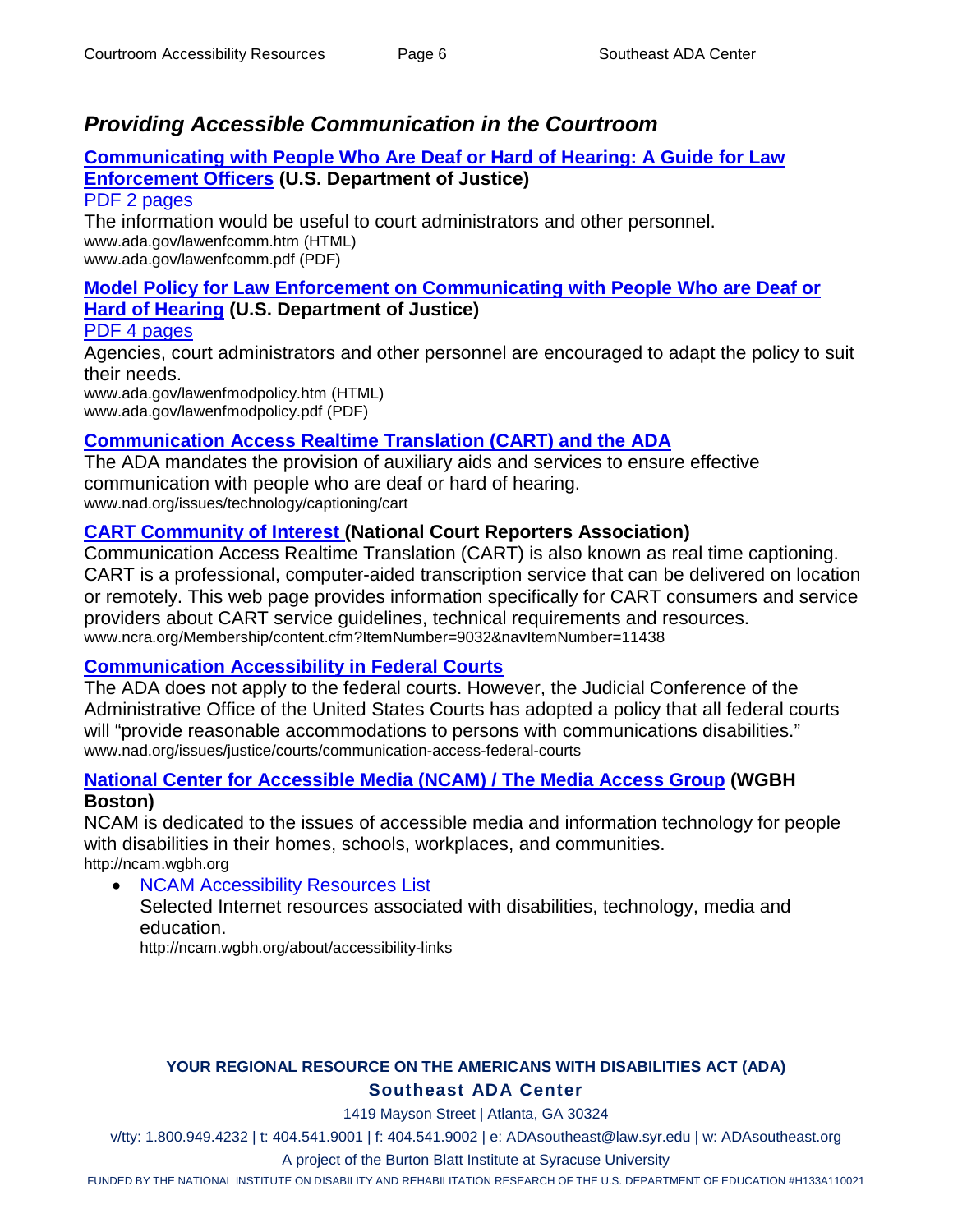# **[Registry of Interpreters for the Deaf \(RID\)](http://www.rid.org/)**

This national membership organization plays a leading role in advocating for excellence in the delivery of interpretation and transliteration services between people who use sign language and people who use spoken language. www.rid.org

# • **[Find an Interpreter](https://www.rid.org/acct-app/index.cfm?action=search.ISA)**

Use this RID online form to locate an interpreting service. Only Interpreter Service Agencies that are members of RID are listed in this directory. www.rid.org/acct-app/index.cfm?action=search.ISA

# **[National Association of Judiciary Interpreters and Translators](http://www.najit.org/)**

Their mission is to promote quality services in the field of legal interpreting and translating, including interpreting of American Sign Language (ASL). www.najit.org

# • **[Find an Interpreter](http://www.najit.org/directory/FindanInterpreter.php)**

Use this online form to locate an interpreting service. This directory of professional court and judicial interpreters and translators includes many languages and many professionals with certification to work in courts and law-enforcement settings. www.najit.org/directory/FindanInterpreter.php

# *State-Produced Publications and Resources*

### **Alabama**

# **[2010 Alabama Court Sign Language Interpreter List](http://eforms.alacourt.gov/Interpreter%20Forms/Sign-Language%20Interpreters.pdf)**

This list was approved by the Alabama Association of the Deaf and the Alabama Registry of Interpreters Serving the Deaf. (PDF 3 pages) http://eforms.alacourt.gov/Interpreter%20Forms/Sign-Language%20Interpreters.pdf

# **[Request for Accommodations by Persons with Disabilities \[PDF\]](http://eforms.alacourt.gov/ADA/Request%20For%20Accommodations.pdf)**

(PDF 1 page) (2011) http://eforms.alacourt.gov/ADA/Request%20For%20Accommodations.pdf

# **Florida**

# **[Florida State Court Standing Committee on Fairness and Diversity](http://www.flcourts.org/gen_public/family/diversity/index.shtml)**

Established to assist the courts in identifying and eliminating any bias based on race, gender, ethnicity, age, disability, financial status, or any characteristic that is without legal relevance. www.flcourts.org/gen\_public/family/diversity/index.shtml

# **[Florida State Court Publications on the ADA](http://www.flcourts.org/gen_public/pubs/adamain.shtml)**

Information posted on this website includes: Court ADA Accommodations and Grievance Procedure Information; State Courts System ADA Guidelines; Information on Electronic Accessibility; Court Facility Survey Initiative, 2006-08; General ADA Information and Resources.

www.flcourts.org/gen\_public/pubs/adamain.shtml

# **YOUR REGIONAL RESOURCE ON THE AMERICANS WITH DISABILITIES ACT (ADA) Southeast ADA Center**

1419 Mayson Street | Atlanta, GA 30324

v/tty: 1.800.949.4232 | t: 404.541.9001 | f: 404.541.9002 | e: ADAsoutheast@law.syr.edu | w: ADAsoutheast.org

A project of the Burton Blatt Institute at Syracuse University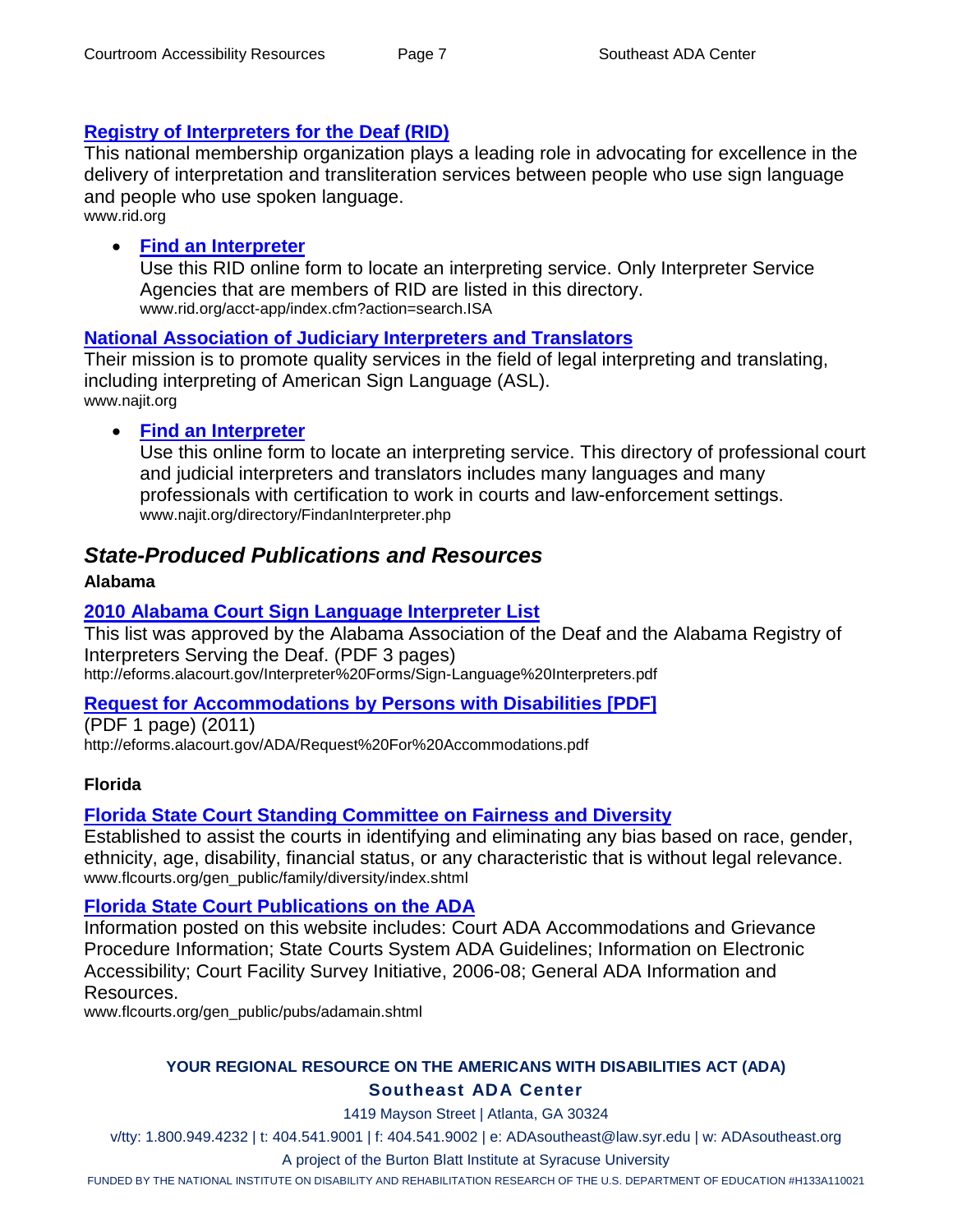### **[Jury Service Accessibility for Older Persons and Persons with Disabilities in Florida](http://www.flcourts.org/gen_public/family/diversity/bin/jury_access.pdf)  [\[PDF\]](http://www.flcourts.org/gen_public/family/diversity/bin/jury_access.pdf)**

This jury accessibility study was a collaborative project by the Southeast Florida Center on Aging of Florida International University and the Florida Supreme Court Commission on Fairness. (PDF 75 pages) (1999)

www.flcourts.org/gen\_public/family/diversity/bin/jury\_access.pdf

### **[Model ADA Title II Accommodation Request Form](http://www.flcourts.org/gen_public/pubs/bin/ADA-Model-Request-Form.pdf)**

(PDF 6 pages) (2010) www.flcourts.org/gen\_public/pubs/bin/ADA-Model-Request-Form.pdf

### **[Disability Accommodations Policy Public Notice: United States District Court, Southern](http://www.flsd.uscourts.gov/?page_id=3289)  [District of Florida](http://www.flsd.uscourts.gov/?page_id=3289)**

www.flsd.uscourts.gov/?page\_id=3289

### **[Rule Would Provide Better Court Access to the Disabled](http://www.floridabar.org/DIVCOM/JN/JNNews01.nsf/8c9f13012b96736985256aa900624829/abe47665acd7658b852573e70059bfc4?OpenDocument) (Florida Bar News)**

This article was updated on November 18, 2012. www.floridabar.org/DIVCOM/JN/JNNews01.nsf/8c9f13012b96736985256aa900624829/abe47665acd7658b8525 73e70059bfc4?OpenDocument

#### **Georgia**

# **[A Meaningful Opportunity to Participate: A Handbook for Georgia Court Officials on](http://www.georgiacourts.org/files/ADAHandbk_MAY_05_800.pdf)  [Courtroom Accessibility for Individuals with Disabilities \[PDF\]](http://www.georgiacourts.org/files/ADAHandbk_MAY_05_800.pdf) (aka: Georgia Court**

### **Accessibility Handbook)**

(2004) (PDF 105 pages) Produced in 2004 by the Georgia Commission on Access and Fairness in the Courts

### www.georgiacourts.org/files/ADAHandbk\_MAY\_05\_800.pdf

#### **[Georgia Commission on Interpreters](http://w2.georgiacourts.org/coi/)**

This web site offers information and resources on courtroom interpreter training, certification, exams, and continuing education workshops. http://w2.georgiacourts.org/coi/

#### **[Request for Reasonable Accommodation by Persons with Disabilities](http://www.athensclarkecounty.com/DocumentCenter/Home/View/815)**

Produced by Athens-Clark County Courts (PDF 5 pages) www.athensclarkecounty.com/DocumentCenter/Home/View/815

#### **North Carolina**

# **[Access to the North Carolina Courts for Persons with Disabilities](http://www.nccourts.org/Citizens/SRPlanning/Disability.asp) (North Carolina**

**Administrative Office of the Courts)**

www.nccourts.org/Citizens/SRPlanning/Disability.asp

# **[Guidelines for Accommodating Persons Who Are Deaf or Hard of Hearing in the Courts](http://www.nccourts.org/Citizens/SRPlanning/Documents/GuidelinesdeafandHH.pdf)**

# **[\[PDF\]](http://www.nccourts.org/Citizens/SRPlanning/Documents/GuidelinesdeafandHH.pdf) (North Carolina Administrative Office of the Courts)**

(PDF 9 pages) (Revised May 2009)

www.nccourts.org/Citizens/SRPlanning/Documents/GuidelinesdeafandHH.pdf

### **YOUR REGIONAL RESOURCE ON THE AMERICANS WITH DISABILITIES ACT (ADA) Southeast ADA Center**

1419 Mayson Street | Atlanta, GA 30324

v/tty: 1.800.949.4232 | t: 404.541.9001 | f: 404.541.9002 | e: ADAsoutheast@law.syr.edu | w: ADAsoutheast.org

A project of the Burton Blatt Institute at Syracuse University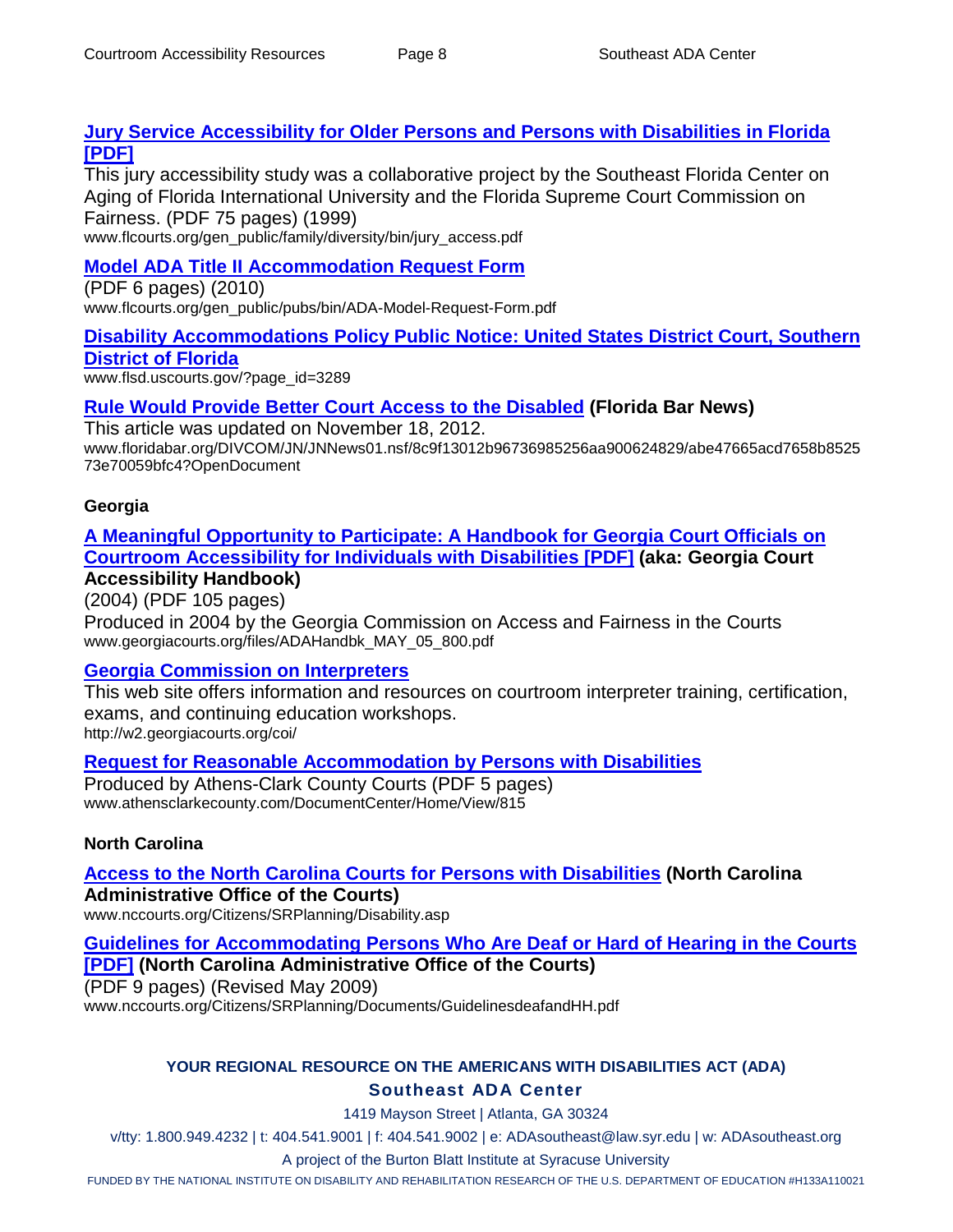#### **[Access to Justice: Making Our Courthouses Accessible to People with Disabilities](http://www.nccourts.org/_Videos/Accessibility/atj-subtitle.wmv)  [\[Video\]](http://www.nccourts.org/_Videos/Accessibility/atj-subtitle.wmv) (North Carolina Administrative Office of the Courts)**

This training video for court personnel explains the rights of individuals with disabilities and the specific accommodations that can be provided in court settings. (1993) (Windows Media 76 MB; 30 minutes; open captions)

www.nccourts.org/\_Videos/Accessibility/atj-subtitle.wmv

#### **South Carolina**

#### **[South Carolina Court Bench Book](http://www.judicial.state.sc.us/summaryCourtBenchBook/HTML/GeneralB.htm)**

Item nine in this document deals with "Court Facilities and Accessibility," according to the ADA and state law.

www.judicial.state.sc.us/summaryCourtBenchBook/HTML/GeneralB.htm

#### **Tennessee**

#### **[Tennessee Judicial Branch ADA Policy and Related Documents](http://www.tsc.state.tn.us/administration/human-resources/ada-policy)**

This website includes policy documents, procedures, ADA Frequently Asked Questions, and sample forms.

www.tsc.state.tn.us/administration/human-resources/ada-policy

# **[Fact Sheet for Attorneys with Deaf Clients](http://www.tsc.state.tn.us/sites/default/files/docs/fact_sheet_for_attorneys_re_signlanguage_interpreters102011.pdf) (Disability Law and Advocacy Center of**

**Tennessee)** (PDF 4 pages)

www.tsc.state.tn.us/sites/default/files/docs/fact\_sheet\_for\_attorneys\_re\_signlanguage\_interpreters102011.pdf

#### **[Tennessee Access to Justice Initiative](http://www.tncourts.gov/programs/access-justice)**

The Tennessee Supreme Court made access to justice its number one strategic priority and formally announced their Access to Justice Initiative in December 2008. www.tncourts.gov/programs/access-justice

#### **[Access to Justice Videos Page](http://www.justiceforalltn.com/videos)**

All videos include closed captioning. www.justiceforalltn.com/videos

#### **[Providing Legal Services to Persons with Disabilities \[Video\]](http://www.justiceforalltn.com/videos/providing-legal-services-persons-disabilities)**

This 12-minute closed-captioned video aims to raise awareness and reduce the barriers persons with disabilities face when accessing the justice system. www.justiceforalltn.com/videos/providing-legal-services-persons-disabilities

#### **California**

#### **[Judicial Council of California, Access and Fairness Advisory Committee](http://www.courts.ca.gov/11817.htm)**

www.courts.ca.gov/11817.htm

**[For Persons with Disabilities Requesting Accommodations: Questions and Answers](http://www.courts.ca.gov/documents/access-fairness-QandA-for-persons-with-disabilities.pdf)  [About Rule of Court 1.100 for Court Users \[PDF\]](http://www.courts.ca.gov/documents/access-fairness-QandA-for-persons-with-disabilities.pdf)** (2007) (PDF 2 pages) www.courts.ca.gov/documents/access-fairness-QandA-for-persons-with-disabilities.pdf

#### **YOUR REGIONAL RESOURCE ON THE AMERICANS WITH DISABILITIES ACT (ADA) Southeast ADA Center**

1419 Mayson Street | Atlanta, GA 30324

v/tty: 1.800.949.4232 | t: 404.541.9001 | f: 404.541.9002 | e: ADAsoutheast@law.syr.edu | w: ADAsoutheast.org

A project of the Burton Blatt Institute at Syracuse University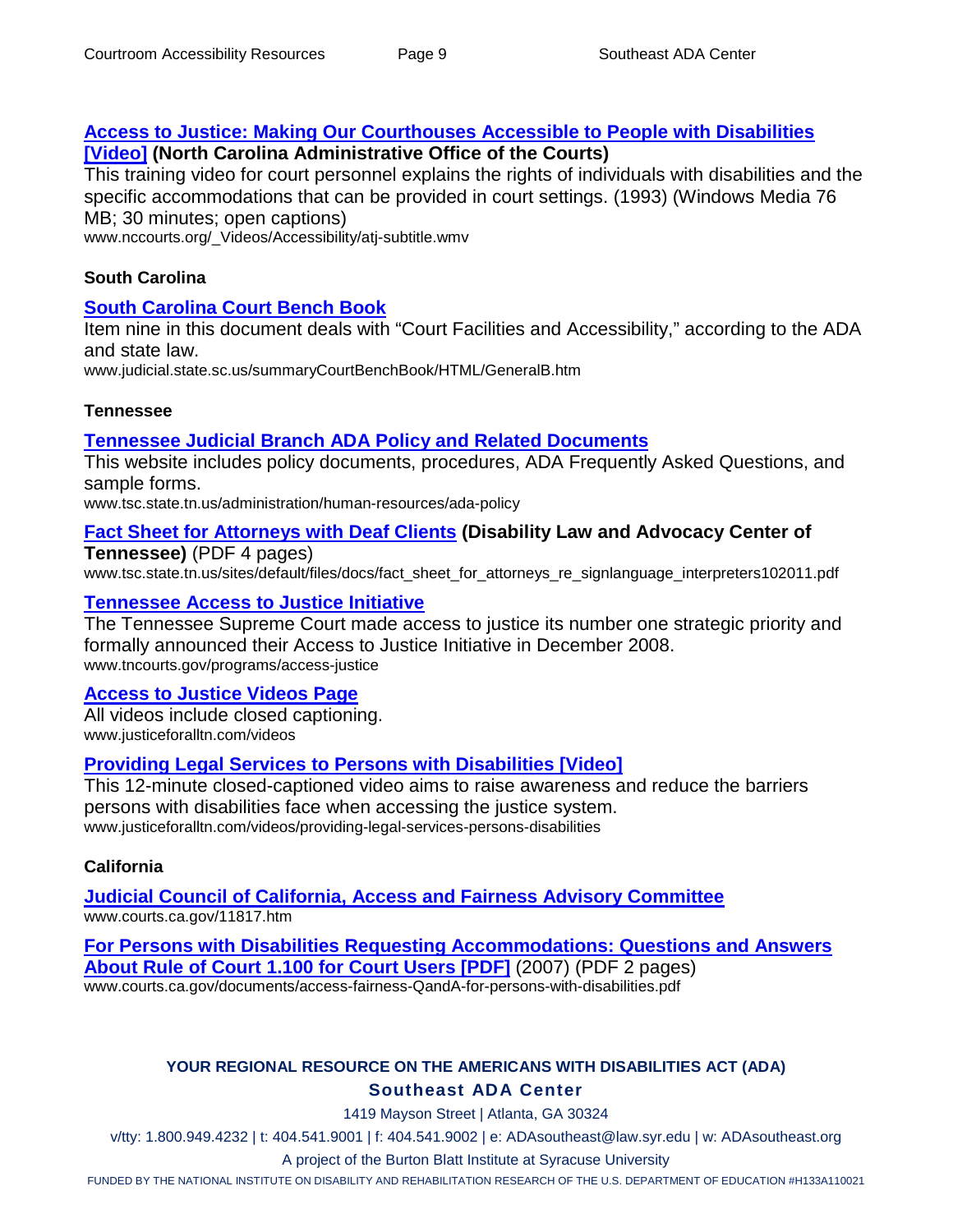#### **[Responding to Requests for Accommodations by Persons With Disabilities: Questions](http://www.courts.ca.gov/documents/access-fairness-q-a-responding.pdf)  [and Answers About Rule of Court 1.100 for Court](http://www.courts.ca.gov/documents/access-fairness-q-a-responding.pdf) Personnel [PDF]** (2007) (PDF 2 pages)

www.courts.ca.gov/documents/access-fairness-q-a-responding.pdf

#### **Colorado**

#### **[Colorado Judicial Branch ADA Information Page](http://www.courts.state.co.us/Administration/Unit.cfm?Unit=ada)**

www.courts.state.co.us/Administration/Unit.cfm?Unit=ada

#### **[Colorado: ADA FAQs Guide \(Frequently Asked Questions\) \[PDF\]](http://www.courts.state.co.us/userfiles/file/ADA%20-%20FAQs%203-9-12.pdf)**

(PDF 5 pages) (2012) www.courts.state.co.us/userfiles/file/ADA%20-%20FAQs%203-9-12.pdf

#### **Illinois**

#### **[Illinois Third Judicial Circuit Court Policies and Procedures Governing Court Access for](http://madisoncountycircuitcourt.org/cms/wp-content/uploads/2012/01/CIRCUIT-POLICIES-FOR-PERSONS-WITH-DISABILITIES.pdf)  [People with Disabilities \[PDF\]](http://madisoncountycircuitcourt.org/cms/wp-content/uploads/2012/01/CIRCUIT-POLICIES-FOR-PERSONS-WITH-DISABILITIES.pdf)**

(PDF 6 pages) http://madisoncountycircuitcourt.org/cms/wp-content/uploads/2012/01/CIRCUIT-POLICIES-FOR-PERSONS-WITH-DISABILITIES.pdf

#### **Michigan**

#### **[State Bar of Michigan Equal Access Initiative](http://www.michbar.org/programs/equalaccess.cfm)**

This initiative develops policies and programs for underserved populations as well as groups with special needs or who face barriers to access. The site includes several resources regarding accessibility for persons with disabilities. www.michbar.org/programs/equalaccess.cfm

#### **New Jersey**

#### **Court Procedures [for ADA Compliance](http://www.judiciary.state.nj.us/services/aocada.htm)**

The State of New Jersey developed judicial system policies for persons with disabilities regarding requesting accommodations, providing effective communication or filing an ADA complaint.

www.judiciary.state.nj.us/services/aocada.htm

#### **Ohio**

#### **Working with [Interpreters for Deaf or Hard of Hearing Persons in the Courtroom \[PDF\]](http://www.sconet.state.oh.us/publications/interpreter_services/DeafHOHbenchcard.pdf)**

A bench card for judges produced by the Supreme Court of Ohio Interpreter Services Program. (2007) (PDF 2 pages)

www.sconet.state.oh.us/publications/interpreter\_services/DeafHOHbenchcard.pdf

### **YOUR REGIONAL RESOURCE ON THE AMERICANS WITH DISABILITIES ACT (ADA) Southeast ADA Center**

1419 Mayson Street | Atlanta, GA 30324

v/tty: 1.800.949.4232 | t: 404.541.9001 | f: 404.541.9002 | e: ADAsoutheast@law.syr.edu | w: ADAsoutheast.org

A project of the Burton Blatt Institute at Syracuse University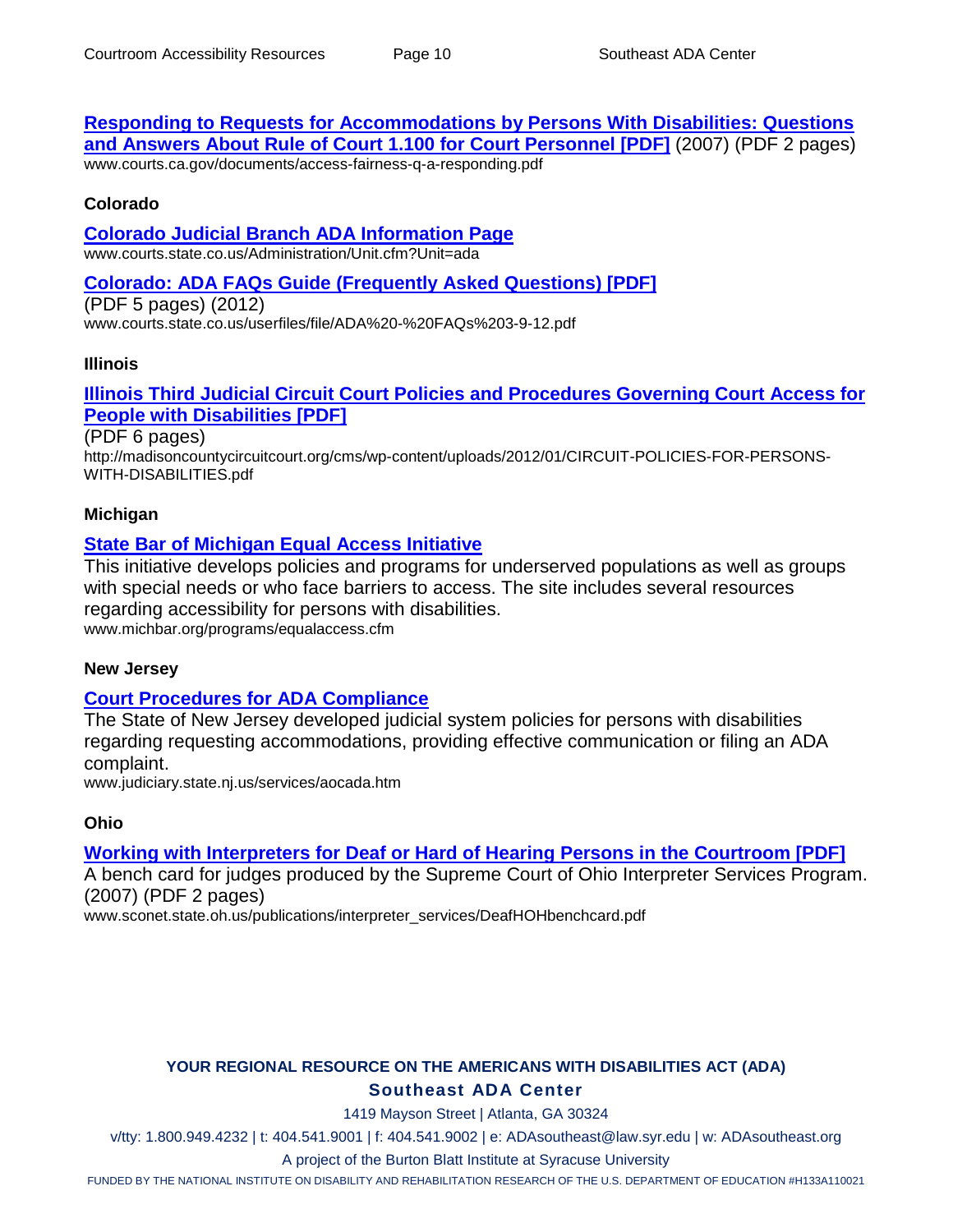#### **Rhode Island**

#### **[Rhode Island: Court Access for Individuals with Disabilities](http://www.courts.ri.gov/ADA/default.aspx)**

www.courts.ri.gov/ADA/default.aspx

# **[Rhode Island Administrative Office of State Courts: Request Form for Sign Language](http://www.courts.ri.gov/ADA/PDFs/ADA.RequestForm.pdf)**

**[Interpreters, Assistive Listening Equipment or Other ADA Accommodation \[PDF\]](http://www.courts.ri.gov/ADA/PDFs/ADA.RequestForm.pdf)** (PDF 2 pages)

www.courts.ri.gov/ADA/PDFs/ADA.RequestForm.pdf **Washington**

#### **[Access to Washington's Courts](http://www.disabilityrightswa.org/access-washingtons-courts)**

www.disabilityrightswa.org/access-washingtons-courts

### **[Ensuring Equal Access for People with Disabilities: A Guide for Washington Courts](http://www.wsba.org/Legal-Community/Committees-Boards-and-Other-Groups/Access-to-Justice-Board/~/media/Files/Legal%20Community/Committees_Boards_Panels/ATJ%20Board/A%20Guide%20for%20Washington%20Courts%20updated%202011.ashx)  [\[PDF\]](http://www.wsba.org/Legal-Community/Committees-Boards-and-Other-Groups/Access-to-Justice-Board/~/media/Files/Legal%20Community/Committees_Boards_Panels/ATJ%20Board/A%20Guide%20for%20Washington%20Courts%20updated%202011.ashx)**

(PDF 78 pages) (Revised 2011)

www.wsba.org/Legal-Community/Committees-Boards-and-Other-Groups/Access-to-Justice-Board/~/media/Files/Legal%20Community/Committees\_Boards\_Panels/ATJ%20Board/A%20Guide%20for%20W ashington%20Courts%20updated%202011.ashx

#### **[Ensuring Equal Access for People with Disabilities: A Guide for Washington](http://www.wsba.org/Legal-Community/Committees-Boards-and-Other-Groups/Access-to-Justice-Board/~/media/Files/Legal%20Community/Committees_Boards_Panels/ATJ%20Board/Access%20Guide%20for%20WA%20Administrative%20Proceedings%202011.ashx)  [Administrative Proceedings \[PDF\]](http://www.wsba.org/Legal-Community/Committees-Boards-and-Other-Groups/Access-to-Justice-Board/~/media/Files/Legal%20Community/Committees_Boards_Panels/ATJ%20Board/Access%20Guide%20for%20WA%20Administrative%20Proceedings%202011.ashx)**

(PDF 70 pages) (May 2011)

www.wsba.org/Legal-Community/Committees-Boards-and-Other-Groups/Access-to-Justice-Board/~/media/Files/Legal%20Community/Committees\_Boards\_Panels/ATJ%20Board/Access%20Guide%20for %20WA%20Administrative%20Proceedings%202011.ashx

#### **[Washington Court Rules for Requests for Accommodation by Persons with Disabilities](http://www.courts.wa.gov/court_rules/?fa=court_rules.display&group=ga&set=GR&ruleid=gagr33)**

GR 33 (Amended December 2010) www.courts.wa.gov/court\_rules/?fa=court\_rules.display&group=ga&set=GR&ruleid=gagr33

# *Case Law and Policy*

#### **Tennessee v. Lane**, 541 U.S. 509 (2004)

In 2004, the U.S. Supreme Court ruled that Tennessee could be sued for damages under Title II of the ADA for failing to provide access to the courts for people with disabilities.

#### **[Case Background, Legal Briefs and Opinion](http://www.oyez.org/cases/2000-2009/2003/2003_02_1667/)**

www.oyez.org/cases/2000-2009/2003/2003\_02\_1667

#### **[Case Syllabus](http://www.law.cornell.edu/supct/html/02-1667.ZS.html)**

www.law.cornell.edu/supct/html/02-1667.ZS.html

# **[Supreme Court Opinion](http://www.law.cornell.edu/supct/html/02-1667.ZO.html)**

www.law.cornell.edu/supct/html/02-1667.ZO.html

#### **[Tennessee v. Lane: The Legal Issues and the Implications for People with Disabilities](http://www.ncd.gov/publications/2003/Sept42003)**

Policy briefing paper from the National Council on Disability (2003) www.ncd.gov/publications/2003/Sept42003

### **YOUR REGIONAL RESOURCE ON THE AMERICANS WITH DISABILITIES ACT (ADA) Southeast ADA Center**

1419 Mayson Street | Atlanta, GA 30324

v/tty: 1.800.949.4232 | t: 404.541.9001 | f: 404.541.9002 | e: ADAsoutheast@law.syr.edu | w: ADAsoutheast.org

A project of the Burton Blatt Institute at Syracuse University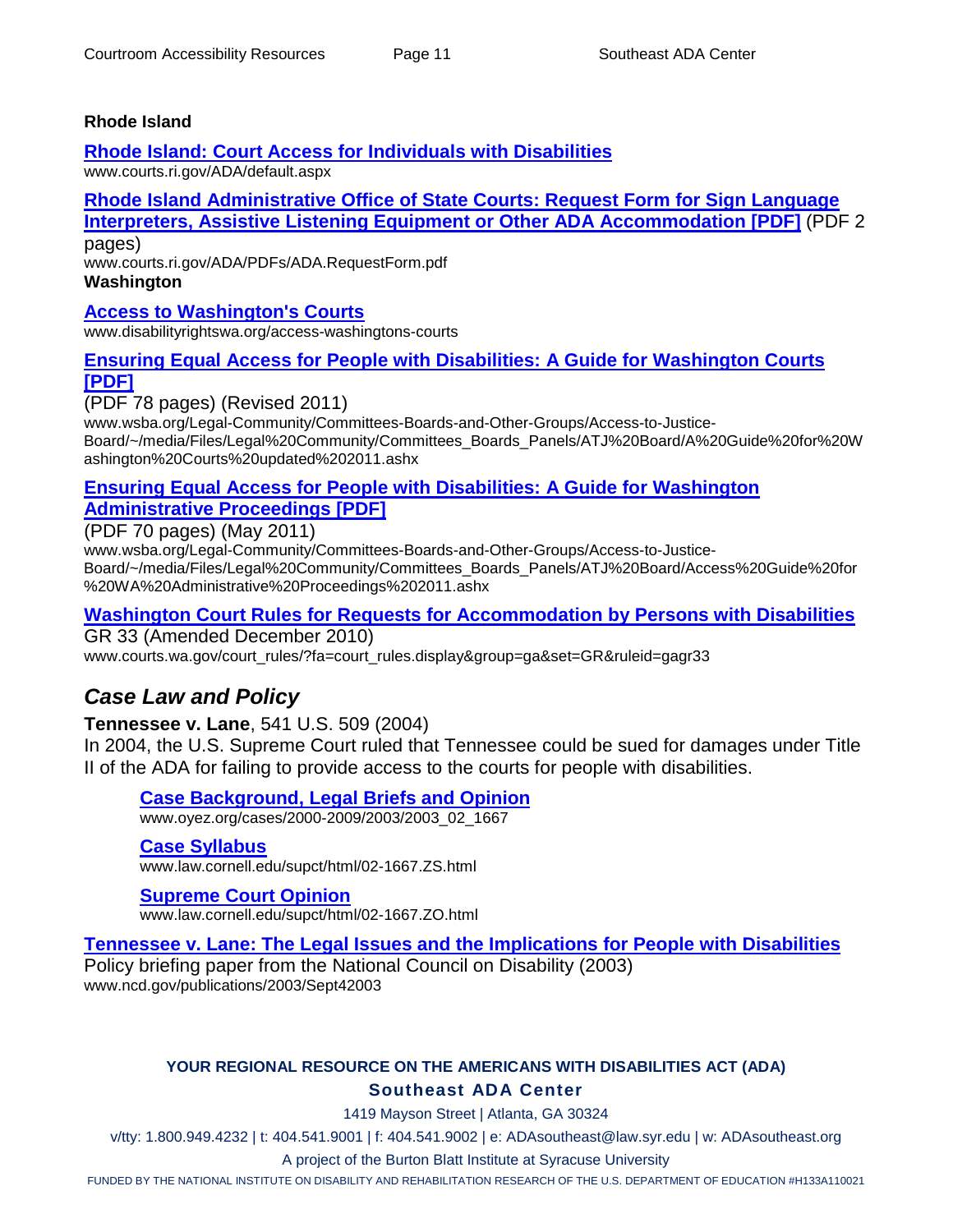### **[National Association of the Deaf \(NAD\) Law and Advocacy Center](http://www.nad.org/issues/about-law-and-advocacy-center)**

As a nonprofit federation, the mission of the National Association of the Deaf (NAD) is to preserve, protect, and promote the civil, human, and linguistic rights of deaf and hard of hearing individuals in the U.S.

www.nad.org/issues/about-law-and-advocacy-center

#### **[NAD Memo on State and Local Government Services](http://www.nad.org/issues/civil-rights/ada/state-and-local-government-services)**

www.nad.org/issues/civil-rights/ada/state-and-local-government-services

#### **[NAD Memo on Criminal Justice and the](http://www.nad.org/issues/justice) Courts**

www.nad.org/issues/justice

# *General ADA Information from the ADA National Network*

#### **[The Americans with Disabilities Act: Questions and Answers](https://adata.org/FAQbooklet)**

This publication was produced in 2013 as a collaborative project by the ADA National Network. www.adata.org/FAQbooklet

#### **[ADA Document](http://adata.org/ada-document-portal) Portal**

The ADA Document Portal consists of more than 7,400 documents. Users may search the collection by topic or by entering keywords.

www.adata.org/ada-document-portal

#### **[ADA Legal Updates and Issues](http://www.adasoutheast.org/legalissues.php)**

In partnership with the Southeast ADA Center, the Burton Blatt Institute (BBI) analyzes ADArelated legal and policy developments relevant to civil rights protections and the impact of court decisions in the Southeast Region.

www.adasoutheast.org/legalissues.php

#### **[ADA Training Resource Center](http://www.adacourse.org/)**

This comprehensive site features ADA training materials available for download, online courses and webinars, training tools, videos and public service announcements (PSAs), Frequently Asked Questions (FAQs), plus information on other training opportunities such as audioconferences, distance learning, and in-person events. www.adacourse.org

#### **[ADA Title II and Title III Regulations Fact Sheet Series](http://adata.org/factsheets_en)**

The Department of Justice (DOJ) has amended its regulations implementing Title II and Title III of the Americans with Disabilities Act (ADA), which apply to public/state and local government entities and private businesses/places of public accommodation, respectively. These revised regulations took effect on March 15, 2011, with some exceptions. Each fact sheet is available in English or Spanish as a web document (HTML) or a printable PDF file. www.adata.org/factsheets\_en

#### **YOUR REGIONAL RESOURCE ON THE AMERICANS WITH DISABILITIES ACT (ADA) Southeast ADA Center**

1419 Mayson Street | Atlanta, GA 30324

v/tty: 1.800.949.4232 | t: 404.541.9001 | f: 404.541.9002 | e: ADAsoutheast@law.syr.edu | w: ADAsoutheast.org

A project of the Burton Blatt Institute at Syracuse University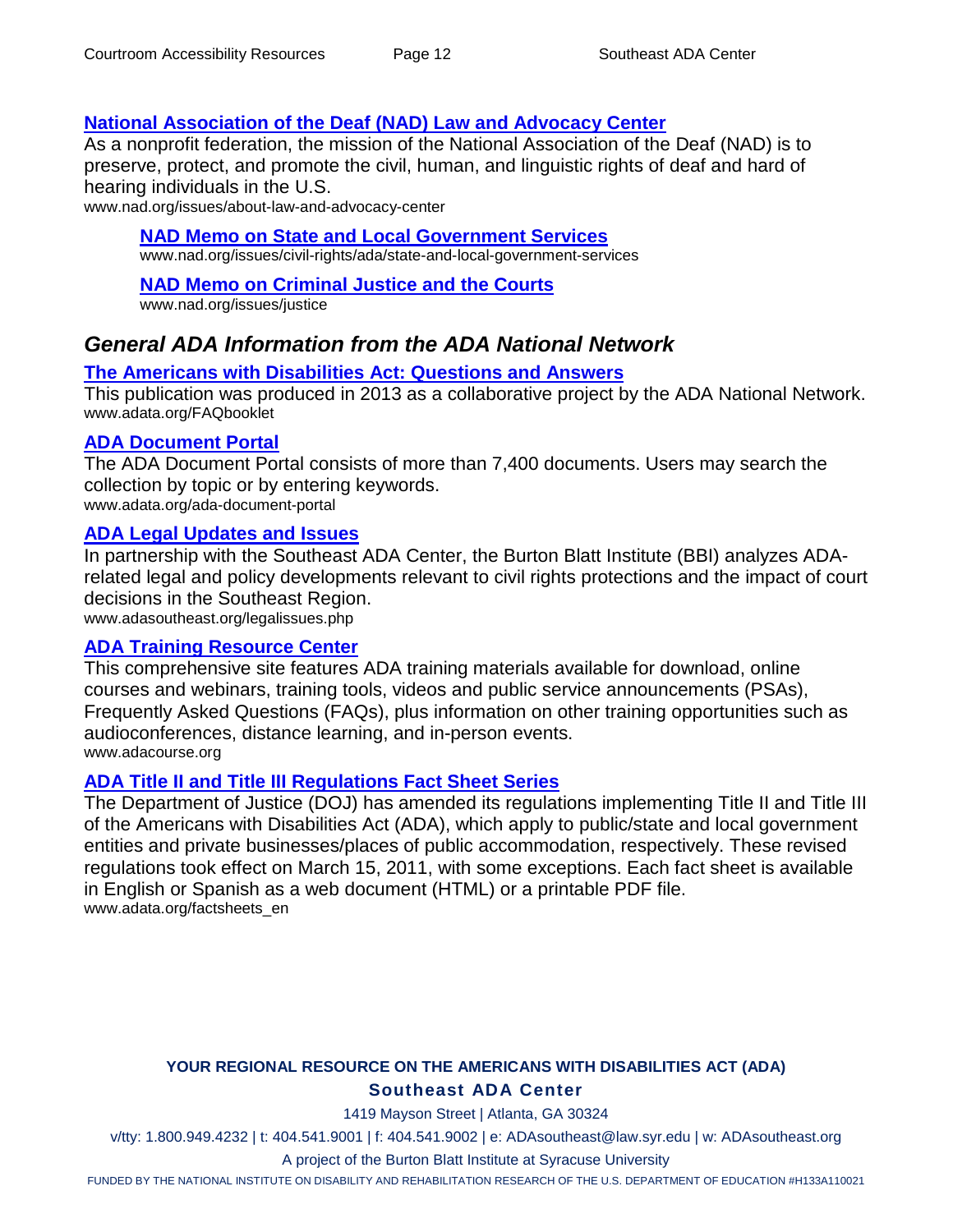#### **[Normas Modificadas del Título II y Título III de la Ley para](http://adata.org/newregs_II_III_sp) Personas con Discapacidade [— Serie de Folletos Informativos \(ADA Title II and Title III Regulations Fact Sheet Series](http://adata.org/newregs_II_III_sp)  [in Spanish\)](http://adata.org/newregs_II_III_sp)**

www.adata.org/newregs\_II\_III\_sp

- [Overview of Revised Regulations](http://adata.org/overview) www.adata.org/overview The Department of Justice revised its regulations implementing Title II and Title III of the ADA. Nine fact sheets produced by the ADA National Network are available and are summarized in this first fact sheet of the series.
- [Effective Communication](http://adata.org/communication)

www.adata.org/communication

The document explains the importance of the context and complexity of the communication in choosing an appropriate means of communication.

• [Service Animals](http://adata.org/service-animals)

#### www.adata.org/service-animals

This fact sheet discusses the revised definition of a service animal as a dog trained to perform work or tasks to benefit a person with a disability and conditions for use of a miniature horse. It presents information about inquiries that can be made to determine if an animal is a service animal, and when and where a service animal is allowed access

• [Wheelchairs](http://adata.org/wheelchairs)

#### www.adata.org/wheelchairs

Revisions to the ADA regulations include the definition of a wheelchair and establish a new category of devices utilized by people with disabilities known as "other powerdriven mobility devices (OPDMD)". This fact sheet discusses these definitions, as well as factors and inquiries for consideration of an OPDMD as a reasonable modification.

- [Overview of 2010 Standards of Design](http://adata.org/standards)
	- www.adata.org/standards

This fact sheet presents a brief history of the development and adoption of the 2010 ADA Standards for Accessible Design. It describes compliance dates and the safe harbor provision, as well as examples of elements and facilities affected by the new Standards and some of the changes made to the requirements of the 1991 ADA Standards.

#### • [Accessible Parking](http://adata.org/parking)

#### www.adata.org/parking

Information on providing accessible parking is included in the 2010 ADA Standards for Accessible Design. State and local government agencies must designate accessible parking to ensure that people with disabilities can gain access to and participate in activities and services. This fact sheet summarizes U.S. Department of Justice's regulations including number and types of spaces required, signage and construction specifications.

### **YOUR REGIONAL RESOURCE ON THE AMERICANS WITH DISABILITIES ACT (ADA) Southeast ADA Center**

1419 Mayson Street | Atlanta, GA 30324

v/tty: 1.800.949.4232 | t: 404.541.9001 | f: 404.541.9002 | e: ADAsoutheast@law.syr.edu | w: ADAsoutheast.org

#### A project of the Burton Blatt Institute at Syracuse University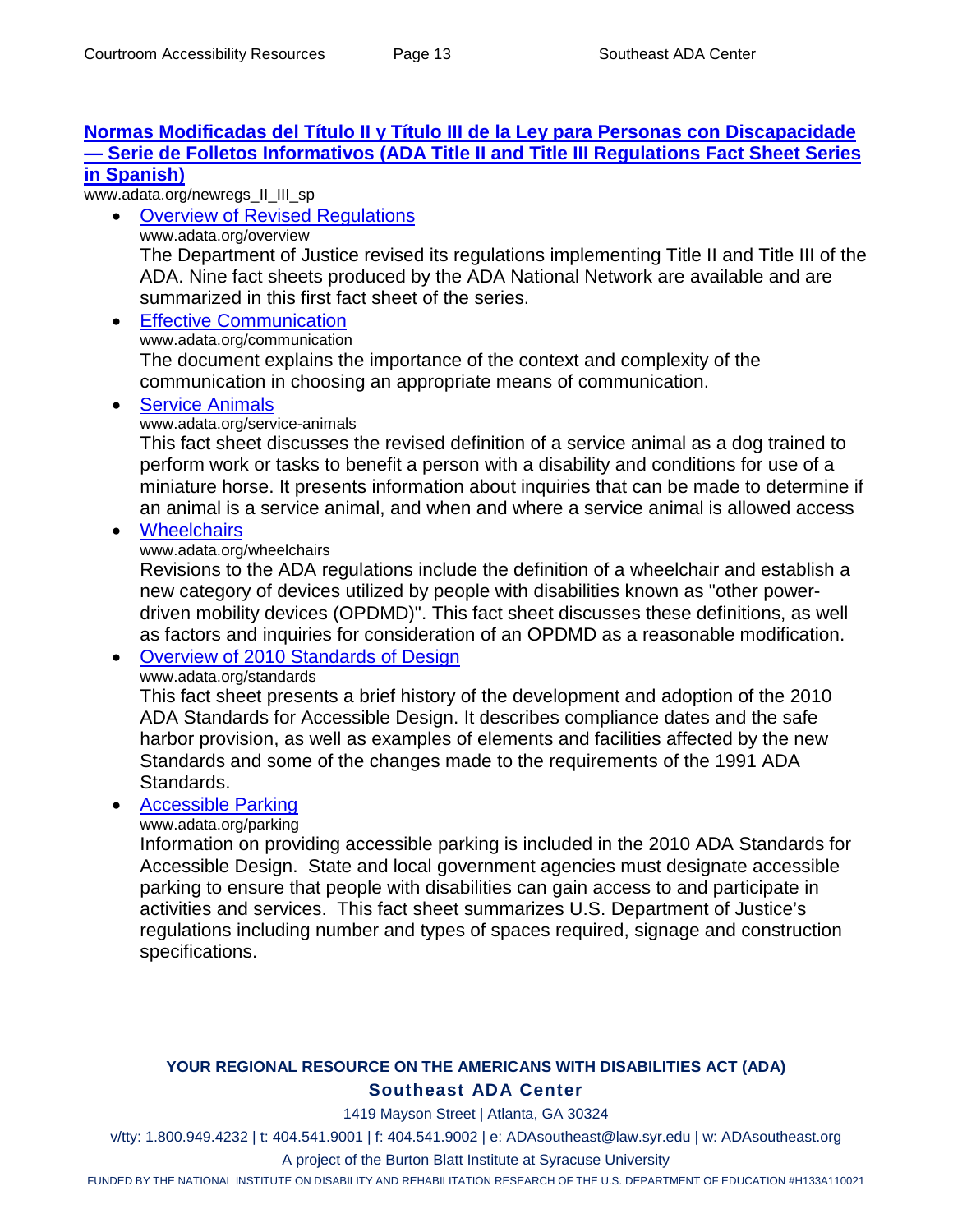# *General ADA Information from the U.S. Department of Justice*

**[Revised ADA Regulations Implementing Title II and Title III](http://www.ada.gov/regs2010/ADAregs2010.htm)**

The revised regulations amend the Department's Title II regulation, 28 CFR Part 35, and the Title III regulation, 28 CFR Part 36. Appendix A to each regulation includes a section-bysection analysis of the rule and responses to public comments on the proposed rule. Appendix B to the Title III regulation discusses major changes in the ADA Standards for Accessible Design and responds to public comments received on the proposed rules. These final rules went into effect on March 15, 2011.

www.ada.gov/regs2010/ADAregs2010.htm

#### **[Revised Final Title II Rule: A Compilation of Regulatory Provisions and Guidance --](http://www.ada.gov/regs2010/titleII_2010/titleII_2010_regulations.htm) [Nondiscrimination on the Basis of Disability in State and Local Government Services](http://www.ada.gov/regs2010/titleII_2010/titleII_2010_regulations.htm)** [PDF \(216 pages\)](http://www.ada.gov/regs2010/titleII_2010/titleII_2010_regulations.pdf)

This document contains the following: (1) supplementary information (the preamble to the revised regulation); (2) the Title II regulation updated to reflect the 2010 revisions and the technical corrections (published March 11, 2011) which became effective on March 15, 2011; (3) guidance on the revised regulatory provisions; and (4) guidance on the original 1991 Title II regulation.

PDF: www.ada.gov/regs2010/titleII\_2010/titleII\_2010\_regulations.pdf HTML: www.ada.gov/regs2010/titleII\_2010/titleII\_2010\_regulations.htm

#### **[Revised Final Title III Rule: A Compilation of Regulatory Provisions and Guidance --](http://www.ada.gov/regs2010/titleIII_2010/titleIII_2010_regulations.htm) [Nondiscrimination on the Basis of Disability by Public Accommodations and in](http://www.ada.gov/regs2010/titleIII_2010/titleIII_2010_regulations.htm)  [Commercial Facilities](http://www.ada.gov/regs2010/titleIII_2010/titleIII_2010_regulations.htm)**

[PDF \(266 pages\)](http://www.ada.gov/regs2010/titleIII_2010/titleIII_2010_regulations.pdf)

This document contains the following: (1) supplementary information (the preamble to the revised regulation); (2) the Title III regulation updated to reflect the 2010 revisions and the technical corrections (published March 11, 2011) which became effective on March 15, 2011; (3) guidance on the revised regulatory provisions; and (4) guidance on the original 1991 Title III regulation.

PDF: www.ada.gov/regs2010/titleIII\_2010/titleIII\_2010\_regulations.pdf HTML: www.ada.gov/regs2010/titleIII\_2010/titleIII\_2010\_regulations.htm

# **[2010 ADA Standards for Accessible Design](http://www.ada.gov/2010ADAstandards_index.htm)**

The 2010 Standards set minimum requirements -- both scoping and technical -- for newly designed and constructed or altered State or local government facilities, public accommodations, and commercial facilities to be readily accessible to and usable by individuals with disabilities.

www.ada.gov/2010ADAstandards\_index.htm

# **YOUR REGIONAL RESOURCE ON THE AMERICANS WITH DISABILITIES ACT (ADA) Southeast ADA Center**

1419 Mayson Street | Atlanta, GA 30324

v/tty: 1.800.949.4232 | t: 404.541.9001 | f: 404.541.9002 | e: ADAsoutheast@law.syr.edu | w: ADAsoutheast.org

A project of the Burton Blatt Institute at Syracuse University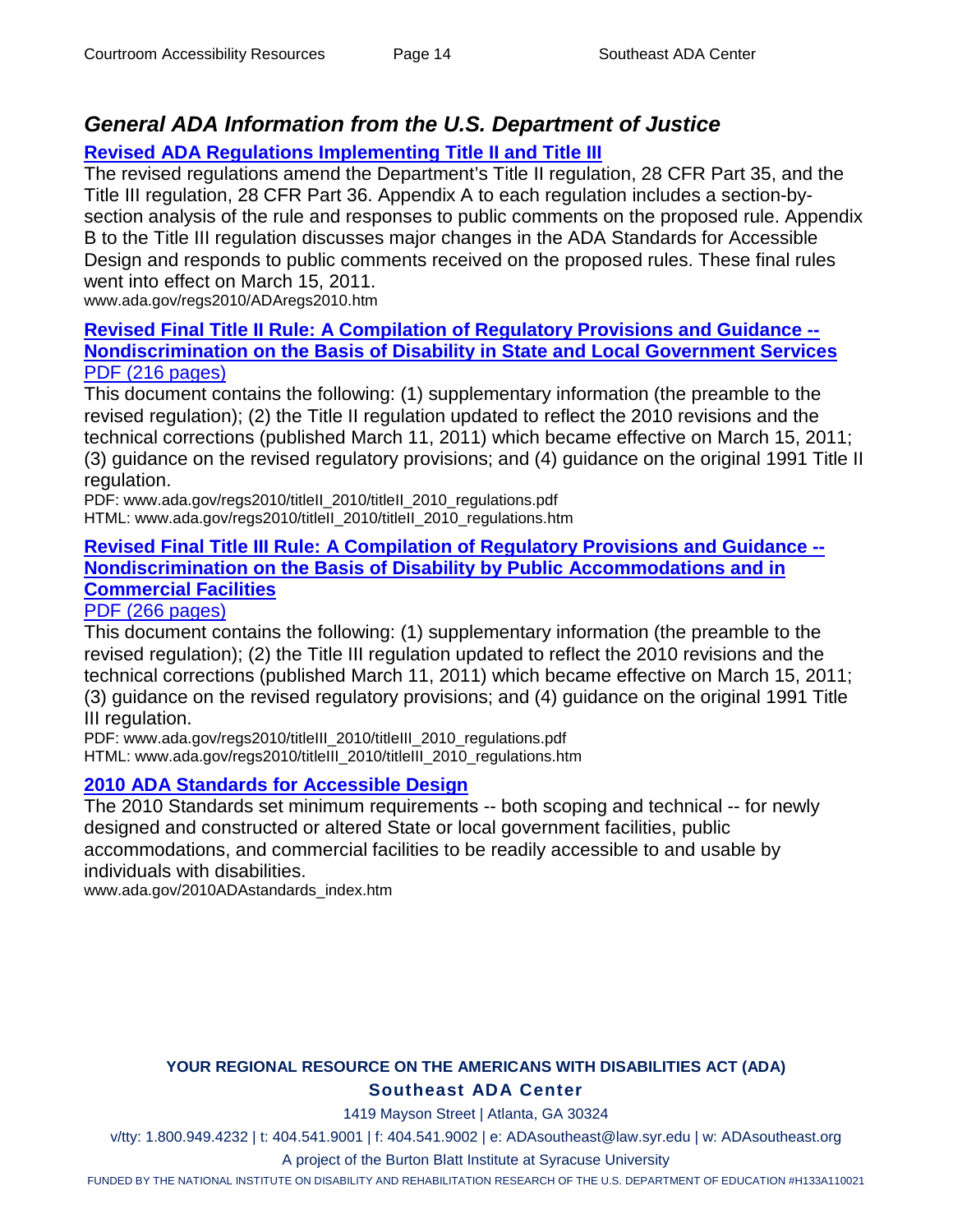# **[Appendix B: Analysis of the 2010 ADA Standards](http://www.ada.gov/regs2010/titleIII_2010/reg3_2010_appendix_b.htm)**

# [PDF \(95 pages\)](http://www.ada.gov/regs2010/titleIII_2010/reg3_2010_appendix_b.pdf)

This document is a discussion of substantive changes in the scoping and technical requirements for new construction and alterations resulting from the adoption of the new ADA Standards for Accessible Design (2010 Standards).

PDF: www.ada.gov/regs2010/titleIII\_2010/reg3\_2010\_appendix\_b.pdf HTML: www.ada.gov/regs2010/titleIII\_2010/reg3\_2010\_appendix\_b.htm

# **[Guidance on the 2010 ADA Standards for Accessible Design](http://www.ada.gov/regs2010/2010ADAStandards/Guidance2010ADAstandards.htm)**

[PDF screen \(2.3mb\)](http://www.ada.gov/regs2010/2010ADAStandards/Guidance_2010ADAStandards.pdf) | [PDF print 170 pages \(4mb\)](http://www.ada.gov/regs2010/2010ADAStandards/Guidance_2010ADAStandards_prt.pdf)

The Justice Department has also compiled guidance on the 2010 Standards from the revised regulations for Titles II and III. This explanatory information from the regulations addresses the scoping and technical provisions of the 2010 Standards.

HTML: www.ada.gov/regs2010/2010ADAStandards/Guidance2010ADAstandards.htm PDF screen (2.3mb): www.ada.gov/regs2010/2010ADAStandards/Guidance\_2010ADAStandards.pdf PDF print (4mb): www.ada.gov/regs2010/2010ADAStandards/Guidance\_2010ADAStandards\_prt.pdf

# **[Project Civic Access](http://www.ada.gov/civicac.htm)**

Project Civic Access is a wide-ranging effort by the U.S. Department of Justice to ensure that counties, cities, towns, and villages comply with the ADA by eliminating physical and communication barriers that prevent people with disabilities from participating fully in community life.

www.ada.gov/civicac.htm

- **[Project Civic Access Fact Sheet](http://www.ada.gov/civicfac.htm)** www.ada.gov/civicfac.htm
- **[Cities and Counties: First Steps Toward Solving Common ADA Problems](http://www.ada.gov/civiccommonprobs.htm)** www.ada.gov/civiccommonprobs.htm
- **[Tool Kit for State and Local Governments](http://www.ada.gov/pcatoolkit/toolkitmain.htm)** www.ada.gov/pcatoolkit/toolkitmain.htm

# **[Commonly Asked Questions about the ADA and Law Enforcement](http://www.ada.gov/q%26a_law.htm)**

#### [PDF 10 pages](http://www.ada.gov/q%26a_law.pdf)

Provides ADA information for law enforcement agencies in a simple question and answer format. (2006) HTML: www.ada.gov/q%26a\_law.htm PDF: www.ada.gov/q%26a\_law.pdf

# **[ADA Guide for Small Towns](http://www.ada.gov/smtown.htm)**

# [PDF 25 pages](http://www.ada.gov/smtown.pdf)

Presents an informal overview of some basic ADA requirements and provides cost-effective tips on how small towns can comply with the ADA. (2007) www.ada.gov/smtown.htm

www.ada.gov/smtown.pdf

# **YOUR REGIONAL RESOURCE ON THE AMERICANS WITH DISABILITIES ACT (ADA) Southeast ADA Center**

1419 Mayson Street | Atlanta, GA 30324

v/tty: 1.800.949.4232 | t: 404.541.9001 | f: 404.541.9002 | e: ADAsoutheast@law.syr.edu | w: ADAsoutheast.org

A project of the Burton Blatt Institute at Syracuse University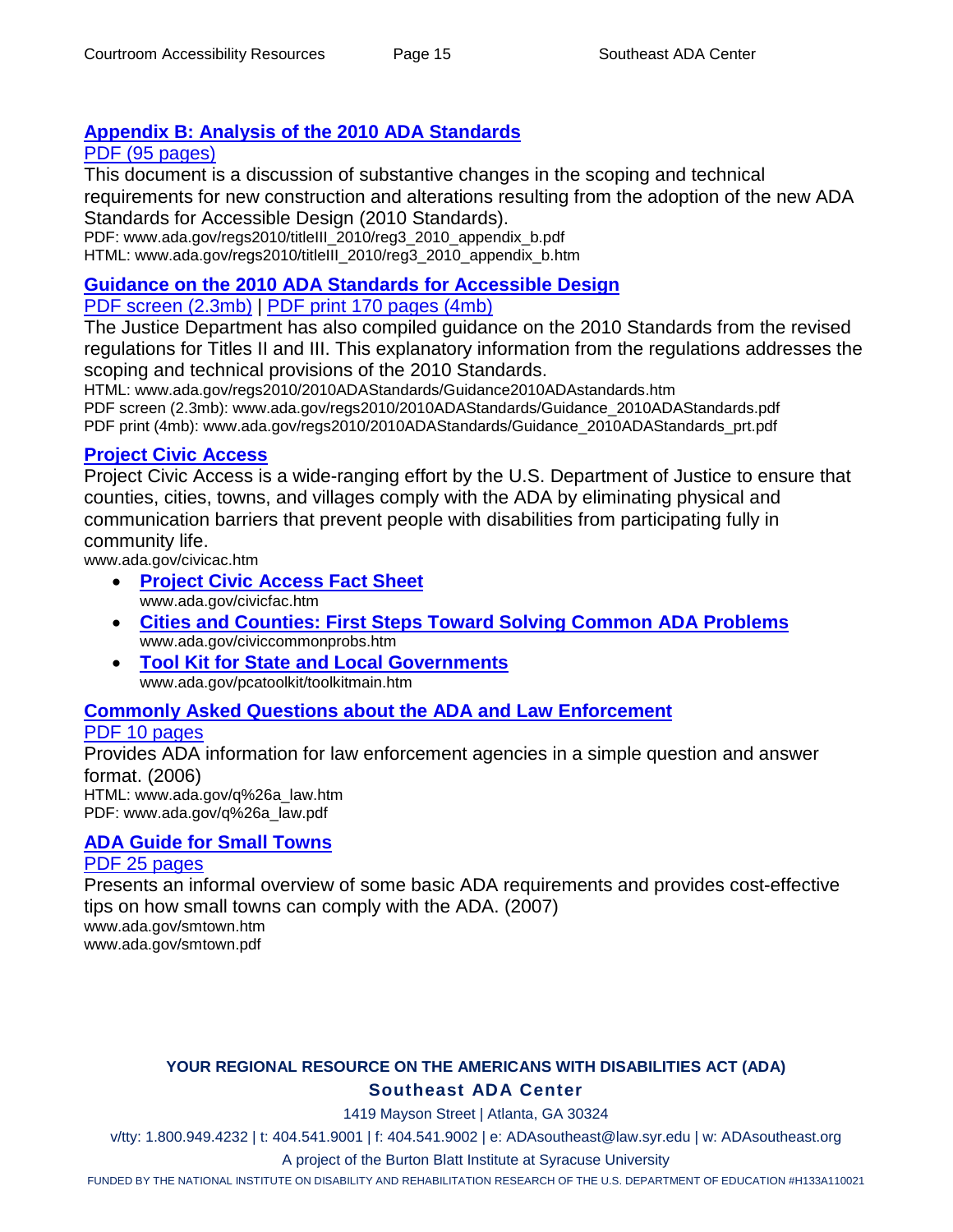# **[The ADA and City Governments: Common Problems](http://www.ada.gov/comprob.htm)**

[PDF 9 pages](http://www.ada.gov/comprob.pdf)

A 9-page document that contains a sampling of common problems shared by city governments of all sizes, provides examples of common deficiencies and explains how these problems affect persons with disabilities. (2008) www.ada.gov/comprob.htm

www.ada.gov/comprob.pdf

### **[Revised ADA Requirements: Service Animals](http://www.ada.gov/service_animals_2010.htm)**

#### [PDF 3 pages](http://www.ada.gov/service_animals_2010.pdf)

This publication provides guidance on the term "service animal" and the service animal provisions in the Department's new regulations. (2011) www.ada.gov/service\_animals\_2010.htm www.ada.gov/service\_animals\_2010.pdf

# **U.S. Department of [Justice \(DOJ\) ADA Business Connection](http://www.ada.gov/business.htm)**

www.ada.gov/business.htm A reliable source of ADA information for businesses and other entities that provide goods and services to the public.

- [Accessibility Benefits Older Adult Customers](http://www.ada.gov/olderaccess.htm) (2006) www.ada.gov/olderaccess.htm
- [Tax Incentives for Business](http://www.ada.gov/taxincent.htm) (2005) www.ada.gov/taxincent.htm
- [Customers with Disabilities Mean Business](http://www.ada.gov/busstat.htm) (2006) www.ada.gov/busstat.htm
- [Accessible Information Exchange: Meeting on a Level Playing Field](http://www.ada.gov/business/accessiblemtg.htm) (2009) www.ada.gov/business/accessiblemtg.htm
- [Gathering Input from Customers with Disabilities](http://www.ada.gov/custinfo.htm) (2007) www.ada.gov/custinfo.htm

# **[ADA Amendments Act of 2008](http://www.ada.gov/pubs/adastatute08.htm#12102)**

Amendments to the Americans with Disabilities Act (ADA) were signed into law on September 25, 2008, to clarify and reiterate who is covered by the law's civil rights protections. The ADA Amendments Act of 2008 revises the definition of "disability" to more broadly encompass impairments that substantially limit a major life activity. The ADA Amendments Act of 2008 took effect January 1, 2009.

www.ada.gov/pubs/adastatute08.htm#12102

# **YOUR REGIONAL RESOURCE ON THE AMERICANS WITH DISABILITIES ACT (ADA) Southeast ADA Center**

1419 Mayson Street | Atlanta, GA 30324

v/tty: 1.800.949.4232 | t: 404.541.9001 | f: 404.541.9002 | e: ADAsoutheast@law.syr.edu | w: ADAsoutheast.org

A project of the Burton Blatt Institute at Syracuse University